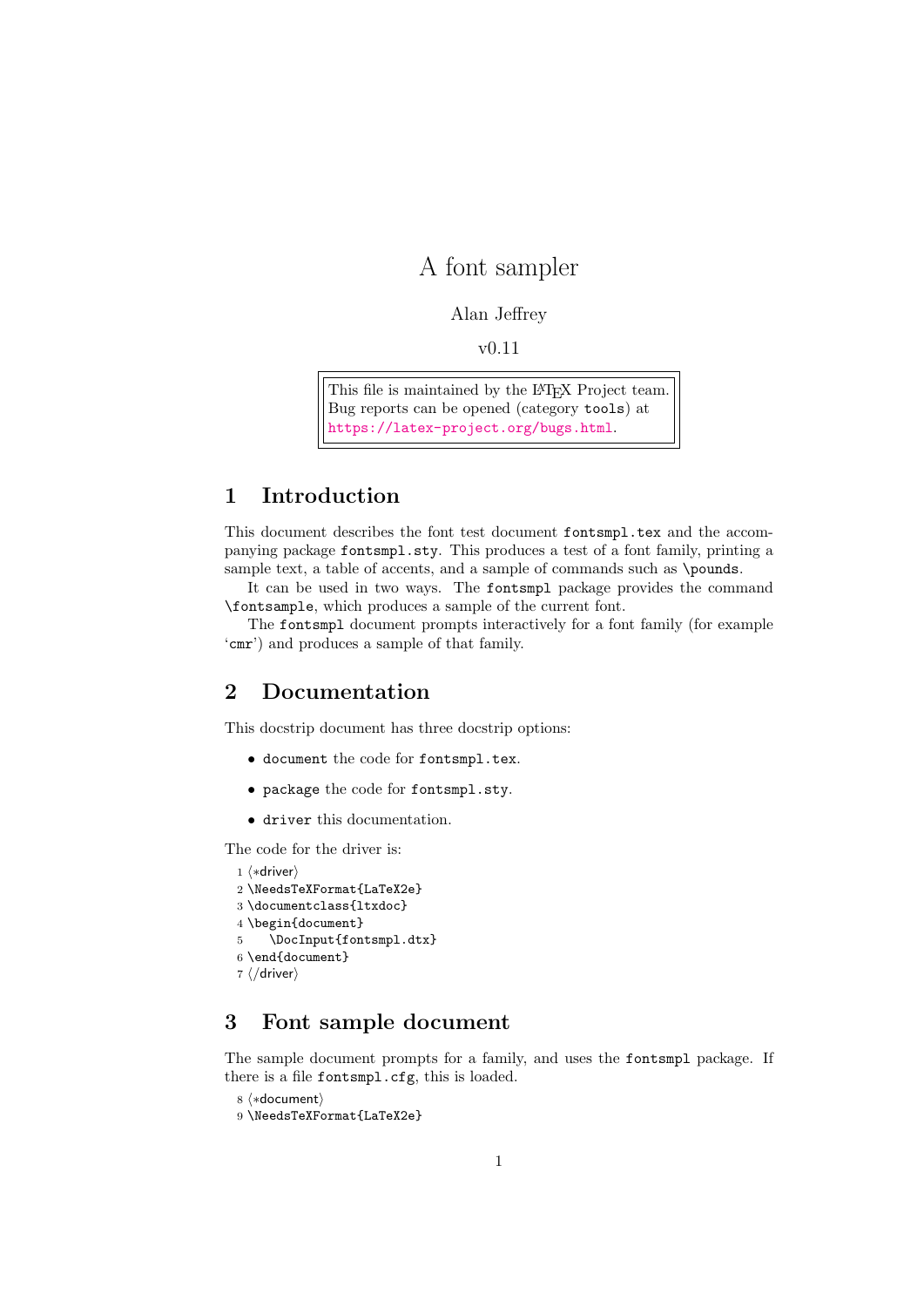```
10 \documentclass{article}
11 \usepackage{fontsmpl}
12 \makeatletter
13 \InputIfFileExists{fontsmpl.cfg}{}{}
14 \makeatother
15 \typein[\family]{Please enter a family name (for example 'cmr').}
16 \title{Test of \LaTeX{} font family '\family'}
17 \author{Font sample produced with 'fontsmpl'}
18 \raggedright
19 \begin{document}
20 \maketitle
21 \fontfamily{\family}\selectfont
22 \fontencoding{T1}\selectfont\fontsample
23 \fontencoding{OT1}\selectfont\fontsample
24 \itshape
25 \fontencoding{T1}\selectfont\fontsample
26 \fontencoding{OT1}\selectfont\fontsample
27 \slshape
28 \fontencoding{T1}\selectfont\fontsample
29 \fontencoding{OT1}\selectfont\fontsample
30 \scshape
31 \fontencoding{T1}\selectfont\fontsample
32 \fontencoding{OT1}\selectfont\fontsample
33 \upshape\bfseries
34 \fontencoding{T1}\selectfont\fontsample
35 \fontencoding{OT1}\selectfont\fontsample
36 \itshape
37 \fontencoding{T1}\selectfont\fontsample
38 \fontencoding{OT1}\selectfont\fontsample
39 \slshape
40 \fontencoding{T1}\selectfont\fontsample
41 \fontencoding{OT1}\selectfont\fontsample
42 \scshape
43 \fontencoding{T1}\selectfont\fontsample
44 \fontencoding{OT1}\selectfont\fontsample
45 \end{document}
46 ⟨/document⟩
```
### 4 Font sample package

The fontsmpl package is a  $\text{LATEX } 2_{\varepsilon}$  package.

```
47 ⟨∗package⟩
48 \NeedsTeXFormat{LaTeX2e}
```

```
49 \ProvidesPackage{fontsmpl}[1994/10/29 Font sample package]
```
\fontsample The \fontsample command prints out a sample text, a selection of glyphs, and a table of accents.

\newcommand{\fontsample}{%

- Test of font \f@encoding/\f@family/\f@series/\f@shape.
- \fontsampletext
- \fontsampleglyphs
- \fontsampleaccents

}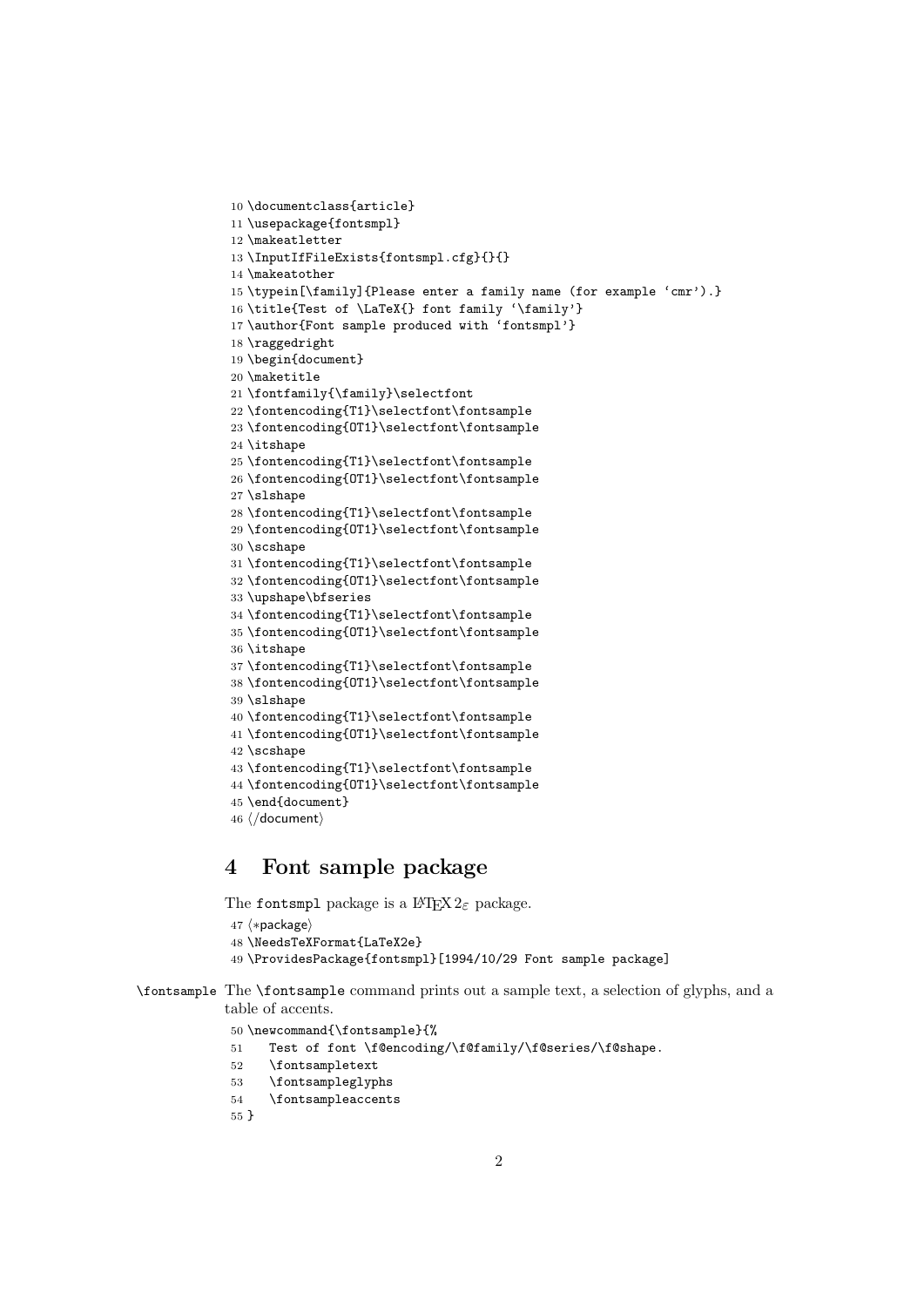\fontsampletext A sample text, taken from Knuth's testfont.tex.

 \newcommand{\fontsampletext}{% Some text: \begin{quote}\begin{flushleft} On November 14, 1885, Senator \& Mrs.~Leland Stanford called together at their San Francisco mansion the 24~prominent men who had been chosen as the first trustees of The Leland Stanford Junior University. They handed to the board the Founding Grant of the University, which they had executed three days before. This document---with various amendments, legislative acts, and court decrees---remains as the University's charter. In bold, sweeping language it stipulates that the objectives of the University are ''to qualify students for personal success and direct usefulness in life; and to promote the publick welfare by exercising an influence in behalf of humanity and civilization, teaching the blessings of liberty regulated by law, and inculcating love and reverence for the great principles of government as derived from the inalienable rights of man to life, liberty, and the pursuit of happiness.''  $74 \quad \text{N}$  (!'THE DAZED BROWN FOX QUICKLY GAVE 12345--67890 JUMPS!)  $76 \quad \text{N}$  ?'But aren't Kafka's Schlo\ss\ and \AE sop's \OE uvres often na\"\i ve vis-\'a-vis the d\ae monic ph\oe nix's official r\^ole in fluffy s\t ouffl\'es?  $80 \quad \text{N}$  \end{flushleft}\end{quote} } \fontsampleglyphs A list of sample glyph commands. \fontsampleglyph 84 \newcommand{\fontsampleglyphs}{% Some glyphs: \begin{quote}\begin{flushleft} \fontsampleglyph{\#} \fontsampleglyph{\\$} \fontsampleglyph{\%} \fontsampleglyph{\&} 91 \fontsampleglyph{\AA} 92 \fontsampleglyph{\AE} 93 \fontsampleglyph{\DH} \fontsampleglyph{\DJ} 95 \fontsampleglyph{\L} \fontsampleglyph{\NG} \fontsampleglyph{\OE} \fontsampleglyph{\O} \fontsampleglyph{\P} 100 \fontsampleglyph{\SS} 101 \fontsampleglyph{\S} 102 \fontsampleglyph{\TH} 103 \fontsampleglyph{\\_} 104 \fontsampleglyph{\aa} 105 \fontsampleglyph{\ae} 106 \fontsampleglyph{\copyright}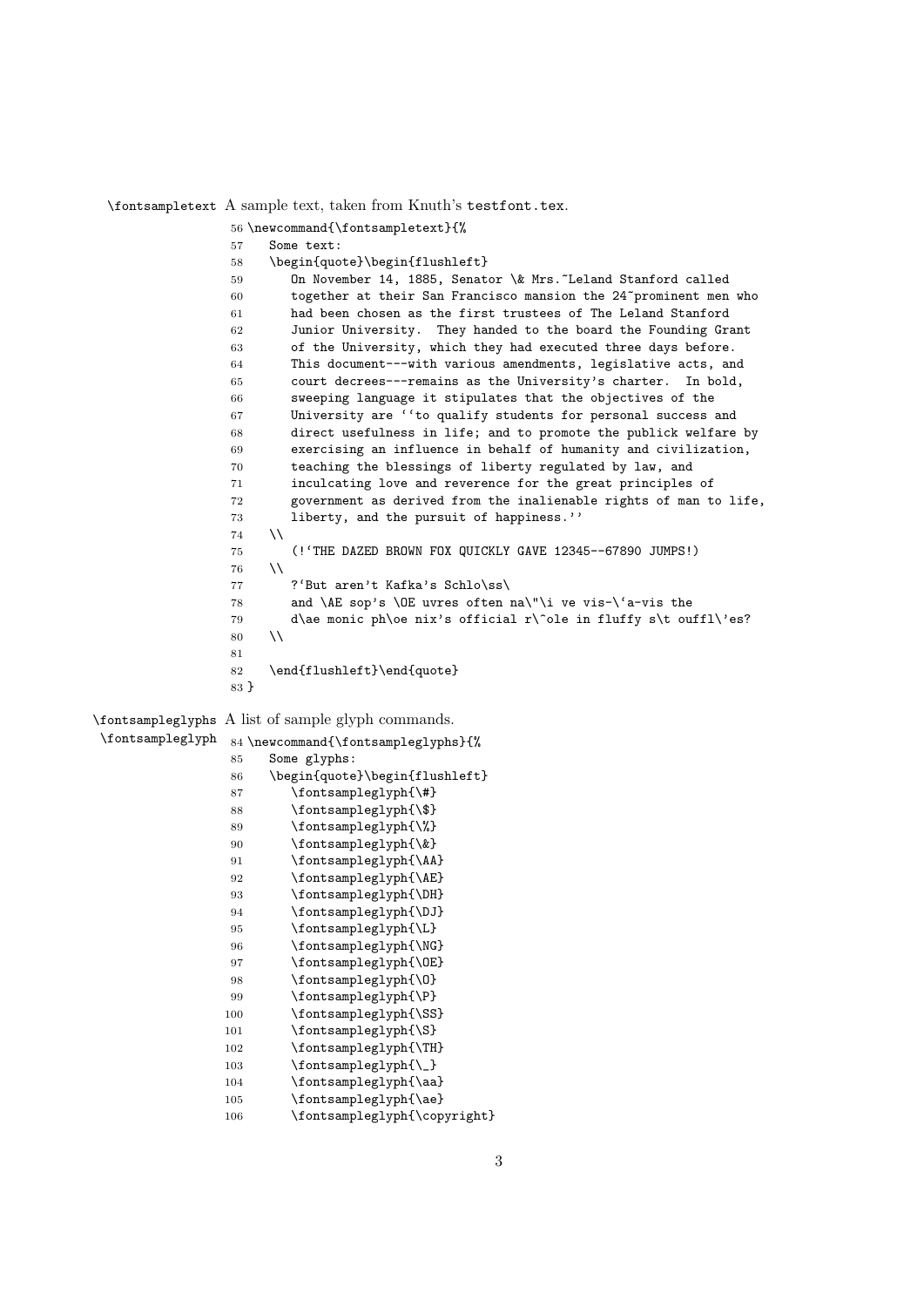```
107 \fontsampleglyph{\dag}
108 \fontsampleglyph{\ddag}
109 \fontsampleglyph{\dh}
110 \fontsampleglyph{\dj}
111 \fontsampleglyph{\dots}
112 \fontsampleglyph{\guillemotleft}
113 \fontsampleglyph{\guillemotright}
114 \fontsampleglyph{\guilsinglleft}
115 \fontsampleglyph{\guilsinglright}
116 \fontsampleglyph{\i}
117 \fontsampleglyph{\j}
118 \fontsampleglyph{\l}
119 \fontsampleglyph{\ng}
120 \fontsampleglyph{\oe}
121 \fontsampleglyph{\o}
122 \fontsampleglyph{\pounds}
123 \fontsampleglyph{\quotedblbase}
124 \fontsampleglyph{\quotesinglbase}
125 \fontsampleglyph{\ss}
126 \fontsampleglyph{\textasciicircum}
127 \fontsampleglyph{\textasciitilde}
128 \fontsampleglyph{\textbackslash}
129 \fontsampleglyph{\textbar}
130 \fontsampleglyph{\textbullet}
131 \fontsampleglyph{\textcompwordmark}
132 \fontsampleglyph{\textemdash}
133 \fontsampleglyph{\textendash}
134 \fontsampleglyph{\textexclamdown}
135 \fontsampleglyph{\textgreater}
136 \fontsampleglyph{\texthyphenchar}
137 \fontsampleglyph{\textless}
138 \fontsampleglyph{\textperiodcentered}
139 \fontsampleglyph{\textquestiondown}
140 \fontsampleglyph{\textquotedblleft}
141 \fontsampleglyph{\textquotedblright}
142 \fontsampleglyph{\textquotedbl}
143 \fontsampleglyph{\textquoteleft}
144 \fontsampleglyph{\textquoteright}
145 \fontsampleglyph{\textvisiblespace}
146 \fontsampleglyph{\th}
147 \fontsampleglyph{\{}
148 \fontsampleglyph{\}}
149 \end{flushleft}\end{quote}
150 }
151 \newcommand{\fontsampleglyph}[1]{%
152 \ifx#1\@undefined
153 {\typewriterfont\string#1}"is"undefined
154 \else
155 {\typewriterfont\string#1}~is~'#1'
156 \fi
157 }
```
\fontsampleaccents A sample of accents. \fontsampleaccent 158 \newcommand{\fontsampleaccents}{%